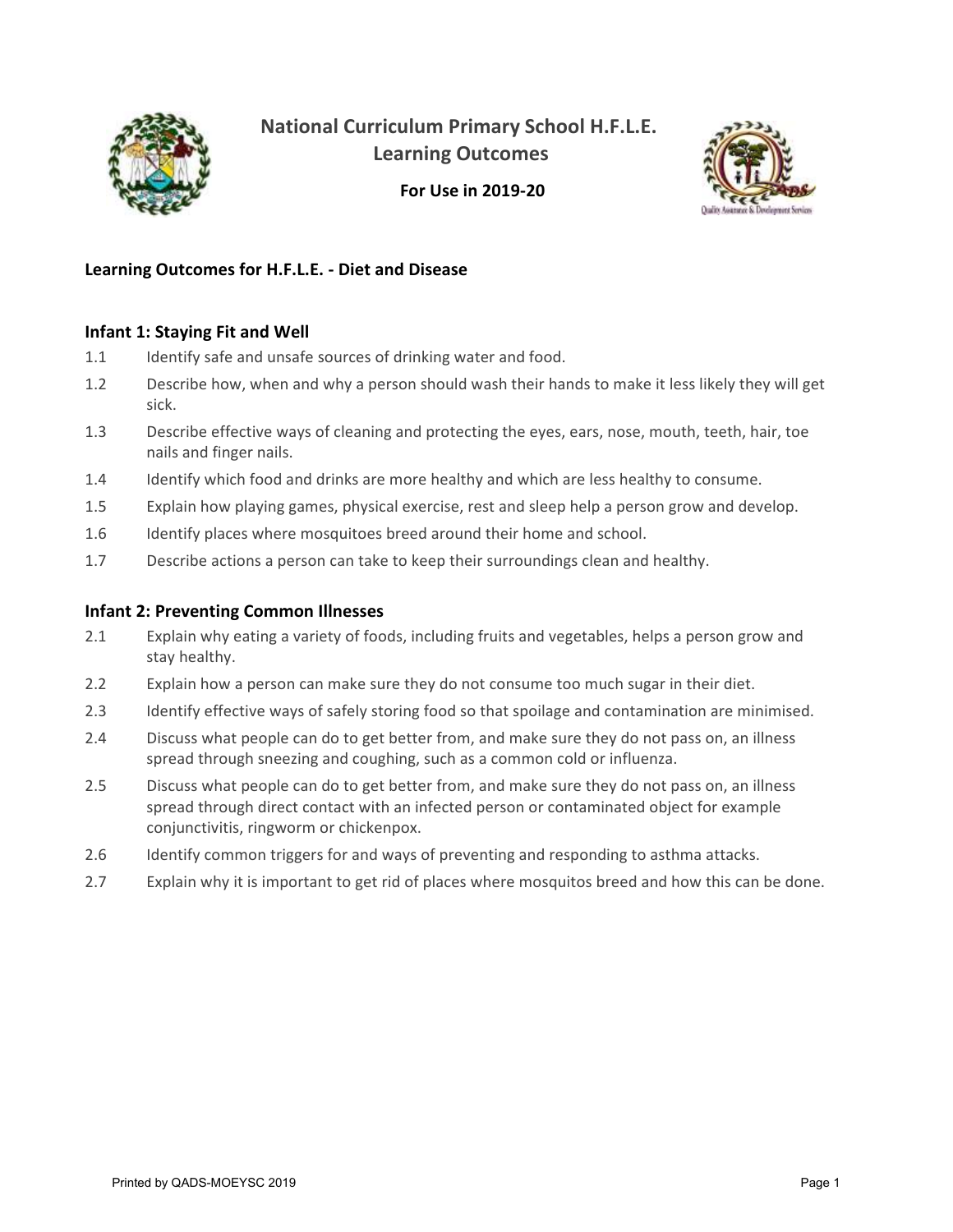## **Learning Outcomes for H.F.L.E. - Diet and Disease**

#### **Standard 1: Eating and Fitness**

- 3.1 Investigate the benefits of regular exercise to growth, development and good health.
- 3.2 Explain the benefits of eating a diet in which all food groups are consumed adequately.
- 3.3 Design a variety of meals that represent healthy eating.
- 3.4 Distinguish between effective and ineffective hygiene and body care practices.
- 3.5 Explore the impact that friends, family members, culture, television, newspapers and social media have on the food choices people make.
- 3.6 Research common causes of and ways of preventing and responding to diarrhea.
- 3.7 Describe some diseases linked to poor diet and lack of exercise, for example, anaemia, obesity, diabetes, high blood pressure and heart disease.

### **Standard 2: Lifestyle and Health**

- 4.1 Explain the effects that regular exercise has on health.
- 4.2 Explain rules and guidelines for the safe handling and storage of food.
- 4.3 Explain how food from different food groups can contribute to health, growth and development.
- 4.4 Design a personal eating and exercise program for a heathy lifestyle.
- 4.5 Investigate the factors that make it more or less likely that a person will be affected by a lifestyle disease such as obesity, diabetes, heart disease, high blood pressure and anaemia.
- 4.6 Describe the symptoms and effects of diseases that can be prevented by vaccination, such as measles, mumps, rubella, tetanus and polio.
- 4.7 Discuss what people can do to get better from, and make sure they do not pass on, an illness caused by parasites such as lice, scabies, chagas disease and tapeworm infection.

#### **Standard 3: Communicable Diseases**

- 5.1 Describe the symptoms, effects and preventative measures of diseases spread by mosquitos such as malaria, dengue, zika and chikungunya.
- 5.2 Describe activities that can help prevent the spread of diseases transmitted through the air or by food, water, insects and animals.
- 5.3 Explain why good hygiene practices, including hand-washing and the correct disposal of waste are an important aspect of good health.
- 5.4 Explain how diseases can be spread from person to person via personal items such as towels, combs and toothbrushes.
- 5.5 Explain why it is important for a person who has been bitten by a dog, snake, rat or other animal to clean the wound thoroughly and visit a hospital or other health centre as soon as possible.
- 5.6 Explain how vaccinations help prevent the spread of diseases such as measles, tetanus and the human papillomavirus.
- 5.7 Classify some diseases that are common in Belize by their causes, for example, bacteria, viruses, fungi, parasites or an unhealthy lifestyle.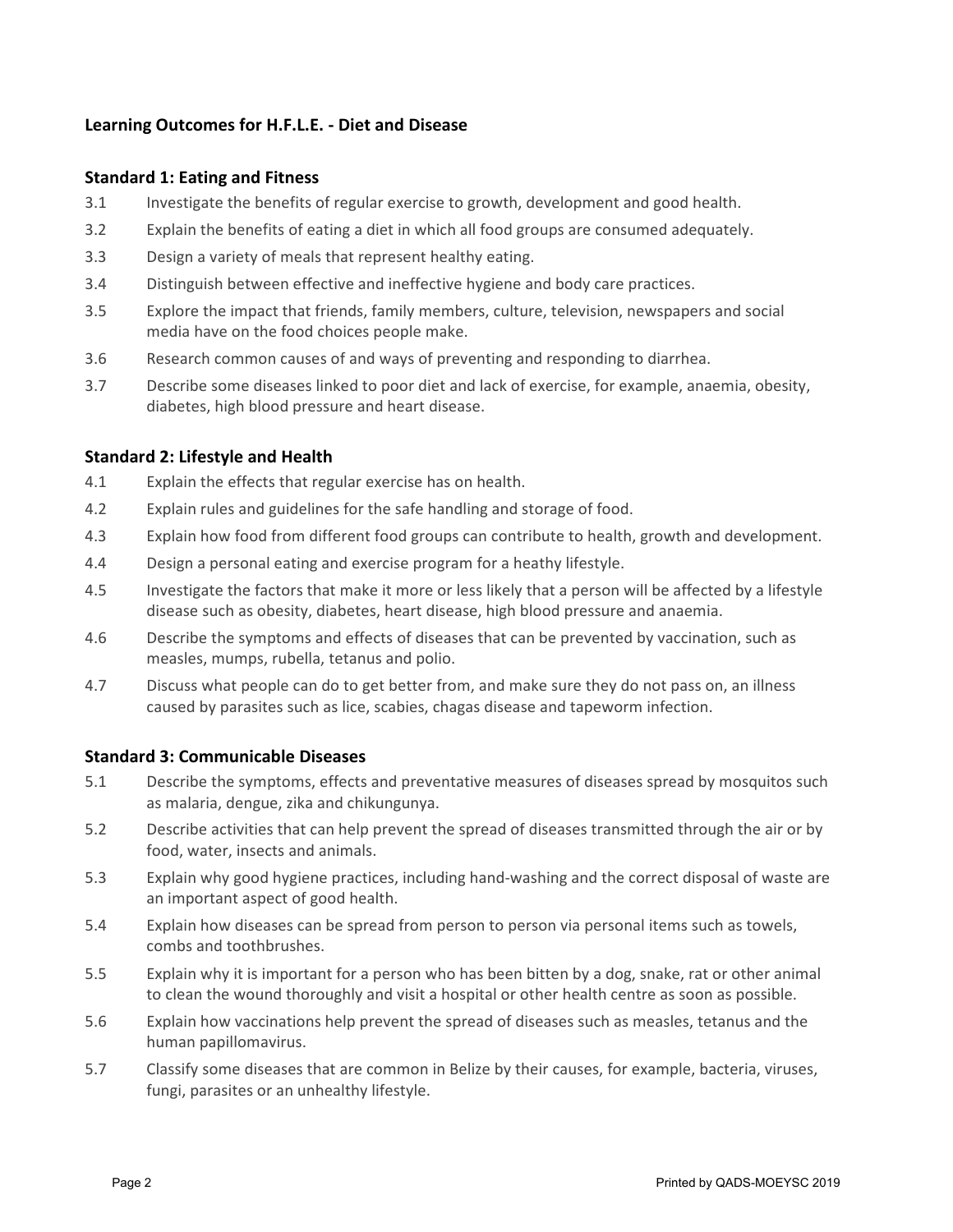## **Learning Outcomes for H.F.L.E. - Diet and Disease**

#### **Standard 4: Non-Communicable Diseases**

- 6.1 Describe the causes, symptoms and recommended methods for the prevention of cavities and diseases that affect the mouth.
- 6.2 Describe the causes, symptoms, effects and recommended methods for the prevention of anaemia, diabetes, high blood pressure, obesity and heart related diseases.
- 6.3 Explain the similarities and differences between communicable and non-communicable diseases.
- 6.4 Investigate the effectiveness and dangers of a range of traditional and alternative responses to disease.
- 6.5 Describe common symptoms of depression.
- 6.6 Identify dangers associated with excessive exposure to the sun, including dehydration, heat rash, sunburn, heat stroke and skin cancer.
- 6.7 Design a campaign aimed at the prevention of non-communicable diseases.

### **Standard 5: HIV, AIDs & STIs**

- 7.1 Describe the symptoms and effects of HIV, AIDS and other sexually transmitted infections.
- 7.2 Describe ways in which HIV can and cannot be transmitted.
- 7.3 Explain how patterns of sexual behaviour, including abstinence or having unprotected sex with multiple partners, can increase or reduce the risk of contracting HIV and other sexually transmitted infections.
- 7.4 Explain that people living with HIV and AIDS have the same rights as all citizens, including the right to be treated in a manner that is non-discriminatory and non-stigmatizing.
- 7.5 Discuss how the consumption of alcohol or drugs can increase a person's risk of contracting a sexually transmitted infection such as HIV.
- 7.6 Identify sources of health information and services related to HIV and AIDS.
- 7.7 Design messages to promote awareness among students of the symptoms, effects and prevention of HIV.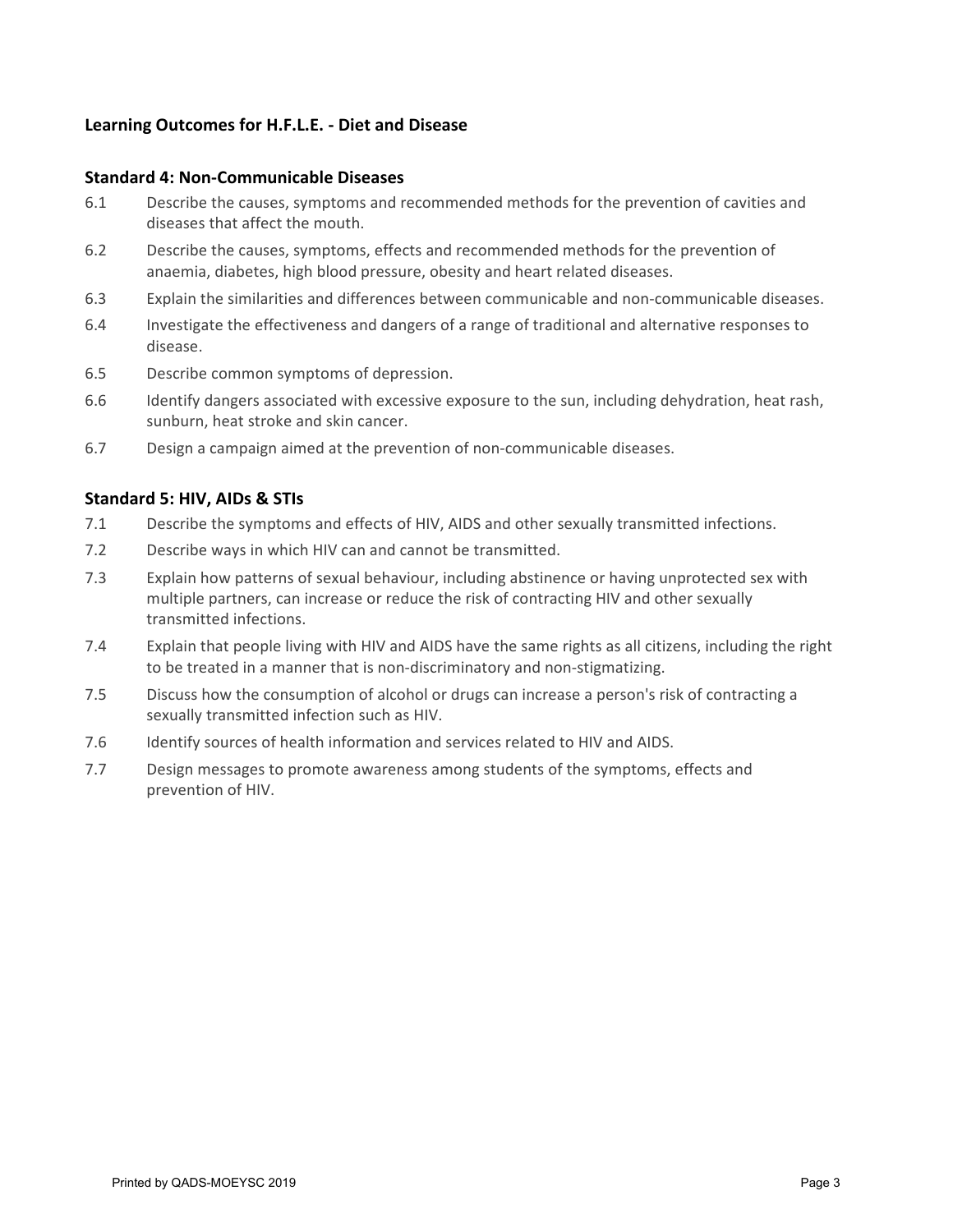# **Learning Outcomes for H.F.L.E. - Diet and Disease**

### **Standard 6: Health for Life**

- 8.1 Distinguish between appropriate and inappropriate ways to care for all the external parts of the body.
- 8.2 Explore the relationship between diet, exercise and health.
- 8.3 Explore the relationship between hygiene and health.
- 8.4 Explore the relationship between the environment and health.
- 8.5 Describe a range of actions that can be taken by an individual to reduce their chances of being affected by a communicable disease.
- 8.6 Describe a range of actions that can be taken by an individual to reduce their chances of being affected by disease related to lifestyle.
- 8.7 Describe a range of actions that can be taken by an individual to reduce their chances of being affected by HIV and other sexually transmitted diseases.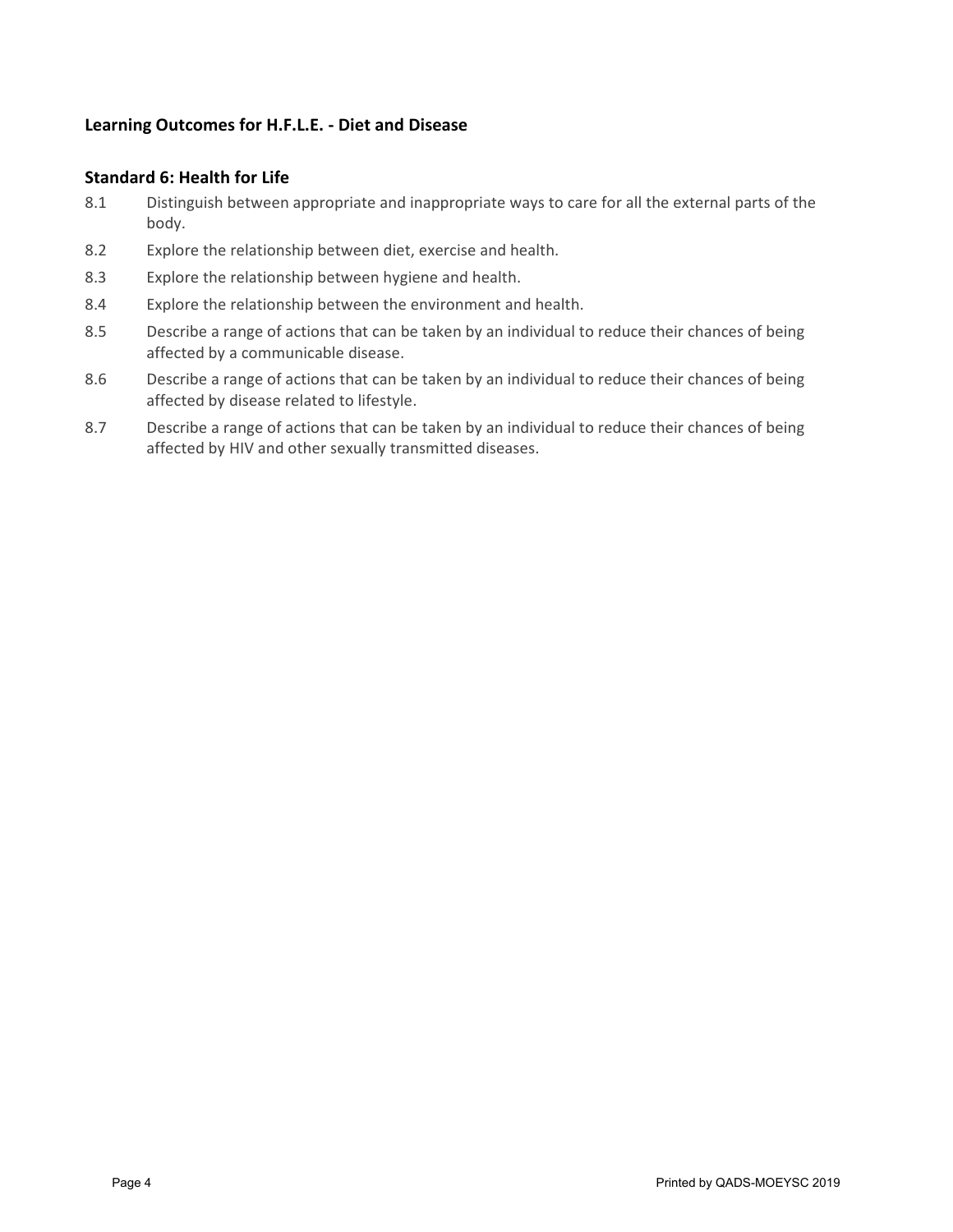# **Learning Outcomes for H.F.L.E. - Human Relationships**

#### **Infant 1: Friendship**

- 9.1 Identify the characteristics of a friend.
- 9.2 Describe some activities done with friends.
- 9.3 Describe good and bad ways of treating friends, such as being fair or unfair, generous or mean, kind or unkind and helpful or unhelpful.
- 9.4 Describe good listening and speaking behaviour, including being patient, taking turns, choosing the right words and so on.
- 9.5 Discuss what a person can do if a friend makes them feel unhappy or if they make their friend feel unhappy.
- 9.6 Explain the difference between friends, trusted adults, familiar adults and strangers.

## **Infant 2: The Classroom Community**

- 10.1 Identify actions that can help everyone feel at home in the classroom.
- 10.2 Explain how students can help each other keep their classroom safe and healthy.
- 10.3 Discuss how friends can help each other do well at school and stay out of trouble.
- 10.4 Describe ways in which people at school can help each other when they feel sad or lonely or have other problems.
- 10.5 Discuss the ways in which students are similar to and different from each other.
- 10.6 Discuss how to make sure all students, including those with disabilities, are fully involved in classroom activities.

## **Standard 1: Building and Maintaining Relationships**

- 11.1 Explain what it means to be someone's friends, including the responsibilities this brings.
- 11.2 Describe different types of emotions a person feels and why they might feel them.
- 11.3 Describe both positive and negative ways that people express their emotions within a friendship.
- 11.4 Discuss ways of developing and maintaining healthy relationships within a family or household.
- 11.5 Describe ways in which people influence them and how they in turn influence people.
- 11.6 Discuss how and when a person should share information about themselves with friends, family members, trusted adults and others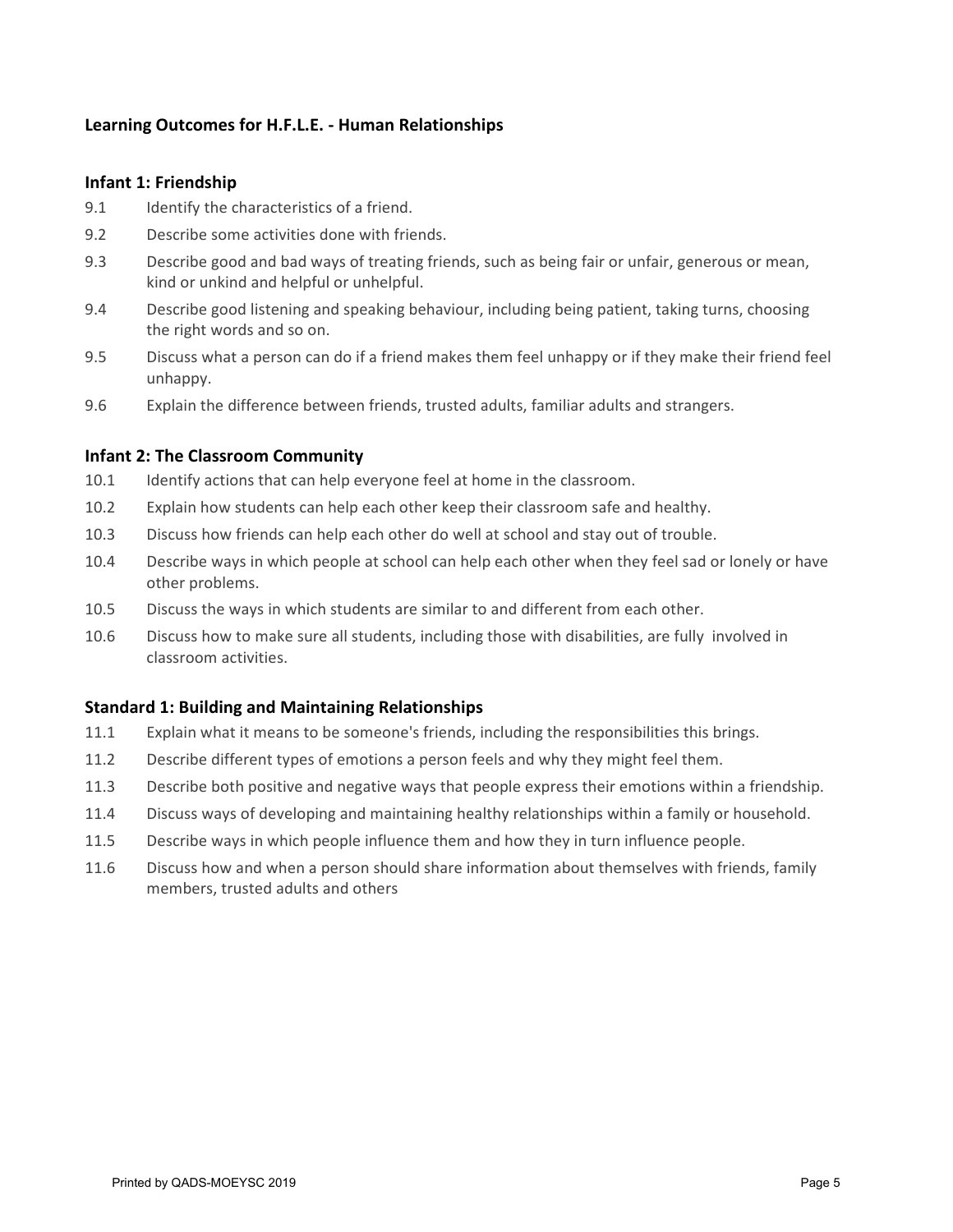# **Learning Outcomes for H.F.L.E. - Human Relationships**

### **Standard 2: Community Relationships**

- 12.1 Explore the concept "community" both in terms of place and as a group of people who have something in common.
- 12.2 Describe ways in which people in a community can help each other.
- 12.3 Explain how communities can ensure that people with disabilities can access services and participate fully in activities.
- 12.4 Identify potential causes of conflicts between neighbours and how these can be avoided.
- 12.5 Explore how community members can help create an environment that is nurturing, safe and healthy for everyone in it.
- 12.6 Explain the function of various public buildings, such as health centres, community centres, police stations, churches and libraries.
- 12.7 Investigate the positive role played by the aged and people with disabilities in many communities.

### **Standard 3: Family Relationships**

- 13.1 Explore differences and similarities among families in the community.
- 13.2 Explain the importance of respecting all families and people that live in the community.
- 13.3 Identify similarities and differences in the roles, needs and aspirations of family or household members.
- 13.4 Explore feelings associated with changes in a family, such as a marriage, a new baby, someone leaving, a major illness or a death.
- 13.5 Explore how family members can help create an environment that is nurturing, safe and healthy for everyone in it.
- 13.6 Differentiate between positive and negative solutions to family disputes and disagreements.
- 13.7 Discuss how trust between family members can be created and destroyed.

#### **Standard 4: Resolving Conflicts and Disputes**

- 14.1 Discuss the importance of listening to and respecting the opinions of others.
- 14.2 Discuss common causes of conflict in the home, school and wider community.
- 14.3 Discuss how trust between members of a class, school or other group can be created and destroyed.
- 14.4 Explore, through role-play, the meaning of the word "negotiation".
- 14.5 Describe some steps that can be taken to resolve conflicts in relationships.
- 14.6 Discuss appropriate and inappropriate ways to express strong emotions such as anger, frustration or jealousy.
- 14.7 Compare and contrast passive, assertive and aggressive behaviours.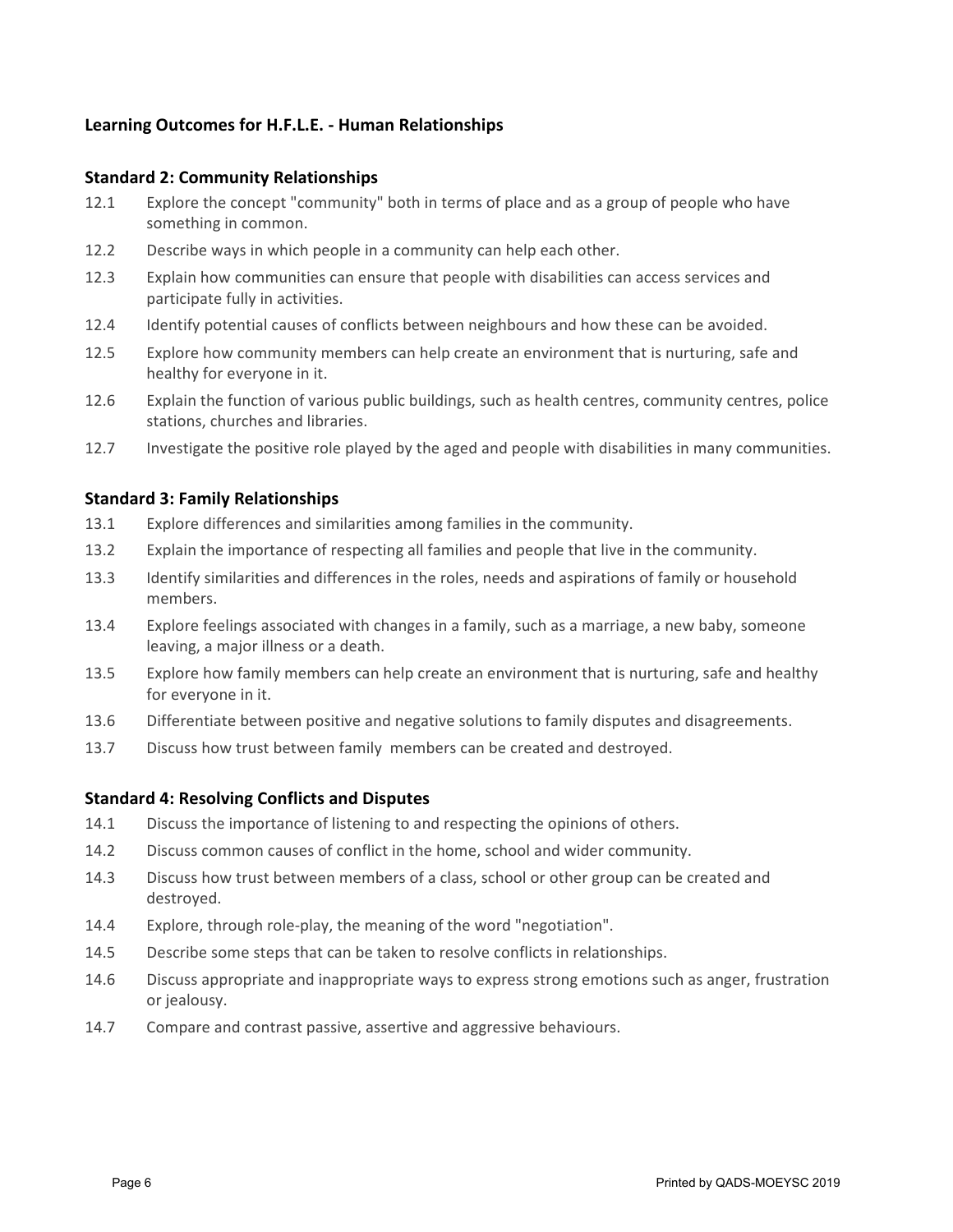# **Learning Outcomes for H.F.L.E. - Human Relationships**

#### **Standard 5: Parent-Child Relationships**

- 15.1 Identify how caregivers of young children should respond to diarrhea, minor accidents, burns and fevers, including seeking medical assistance when necessary.
- 15.2 Describe the responsibilities of mothers, fathers and other caregivers of a child under the age of three.
- 15.3 Explore, through role-play, activities that a caregiver can do with a young child to help them develop, including stimulating, praising, playing and reading a book aloud with them daily.
- 15.4 Research the harmful effects of using violent discipline with a young child.
- 15.5 Investigate the financial cost of caring for a young child.
- 15.6 Describe what pregnant women and their partners can do to make it more likely that their child will be born healthy.
- 15.7 Explain the positive effects that breastfeeding has on the growth and development of a baby.

#### **Standard 6: Sexual Relationships**

- 16.1 Discuss how television, newspapers, music videos, movies and the internet shape their understanding of adult relationships.
- 16.2 Explain that every person has the right to control their own body and sexuality without being subject to discrimination, force, coercion or violence, and to refuse, or if they are above the age of consent, to agree to take part in sexual activity.
- 16.3 Explore assertiveness and refusal skills for saying "no" to sexual advances.
- 16.4 Explore the importance of openness, loyalty and long term commitment as factors that contribute to healthy adult relationships.
- 16.5 Identify effective ways of maintaining good sexual health, including having access to accurate information relating to sex and reproduction.
- 16.6 Discuss the implications for a teenager of conceiving a child.
- 16.7 Explore the benefits for all people, both male and female, of making informed decisions about whether and when to conceive children.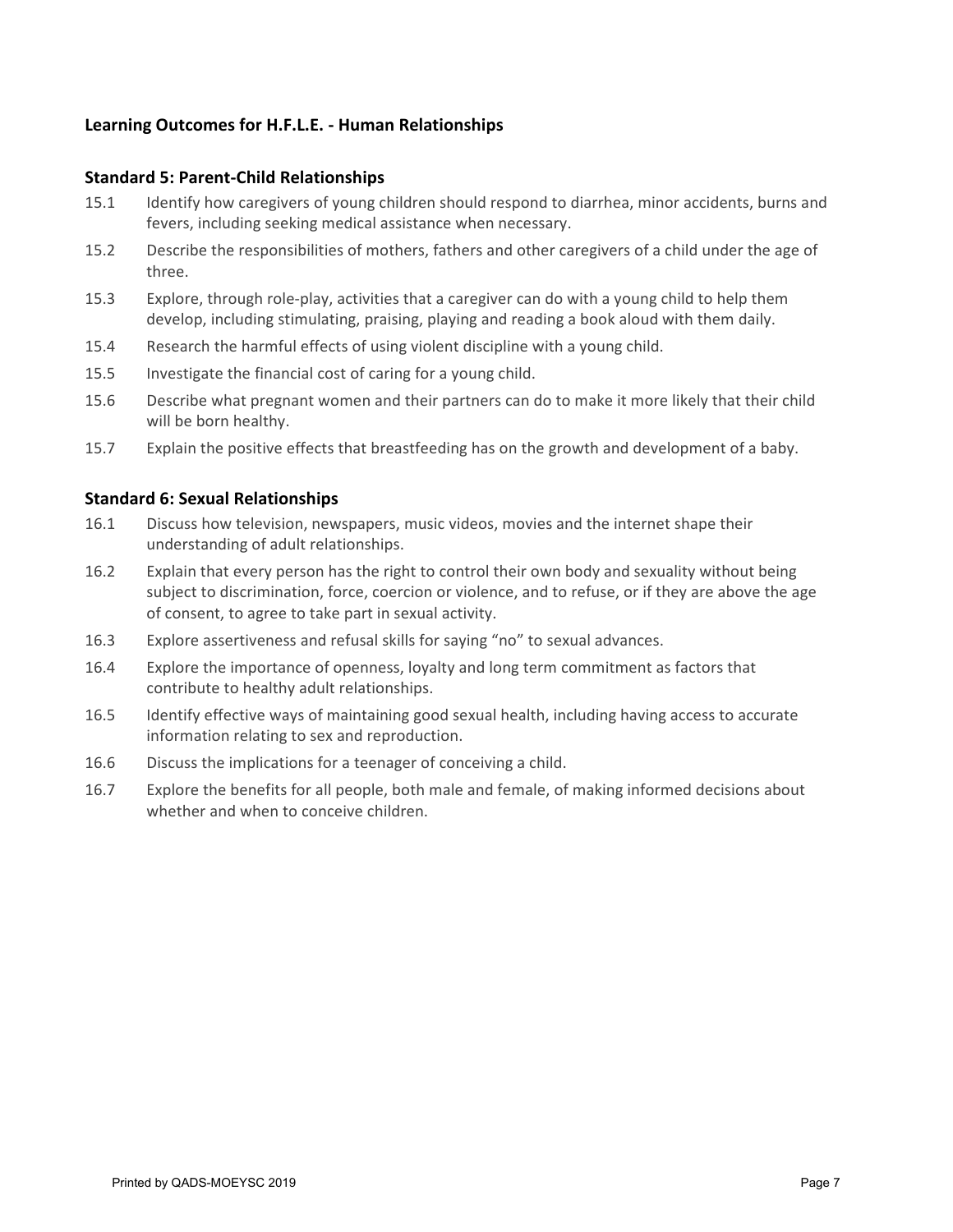# **Learning Outcomes for H.F.L.E. - Personal Development**

### **Infant 1: Growing Up**

- 17.1 Discuss what they like and dislike about being at school.
- 17.2 Identify how they and other people may act as a result of a range of different feelings.
- 17.3 Identify the different stages of the human life cycle from birth, through childhood, adolescence, adulthood and old age.
- 17.4 Discuss how their roles and responsibilities at home have changed since they were younger.
- 17.5 Identify the locations and proper names of the penis, testicles, vagina, anus and breasts.
- 17.6 Identify inappropriate exposure of the penis, vagina and anus.

#### **Infant 2: Myself**

- 18.1 Describe what they want to do in the future.
- 18.2 Describe the characteristics of someone they admire.
- 18.3 Identify behaviour and actions that can build confidence and make a person feel better about themselves.
- 18.4 Explore different ways of describing their body, personality, needs, desires and future expectations.
- 18.5 Identify the importance of appreciating that every person has unique characteristics, strengths, opinions and desires.
- 18.6 Discuss how their own face and body make them feel.

#### **Standard 1: Male and Female**

- 19.1 Identify basic physical similarities and differences between boys and girls.
- 19.2 Describe hygiene practices that boys and girls should engage in.
- 19.3 Discuss actions that show either respect or disrespect for the opposite sex.
- 19.4 Discuss how most jobs can be done equally well by both men and women.
- 19.5 Discuss how some male and female roles in the home and community have been defined by society and how this is changing.

#### **Standard 2: Emotions and Feelings**

- 20.1 Identify ways in which feelings affect thoughts and actions.
- 20.2 Explore how certain situations can trigger different emotions.
- 20.3 Discuss appropriate and inappropriate ways to express feelings.
- 20.4 Explore how change in a family can affect someone.
- 20.5 Discuss ways of managing and coping with difficult or stressful situations.
- 20.6 Discuss how a person can create and maintain emotional and physical boundaries between themselves, family members and others.
- 20.7 Describe the symptoms, causes, effects and some recommended responses to depression.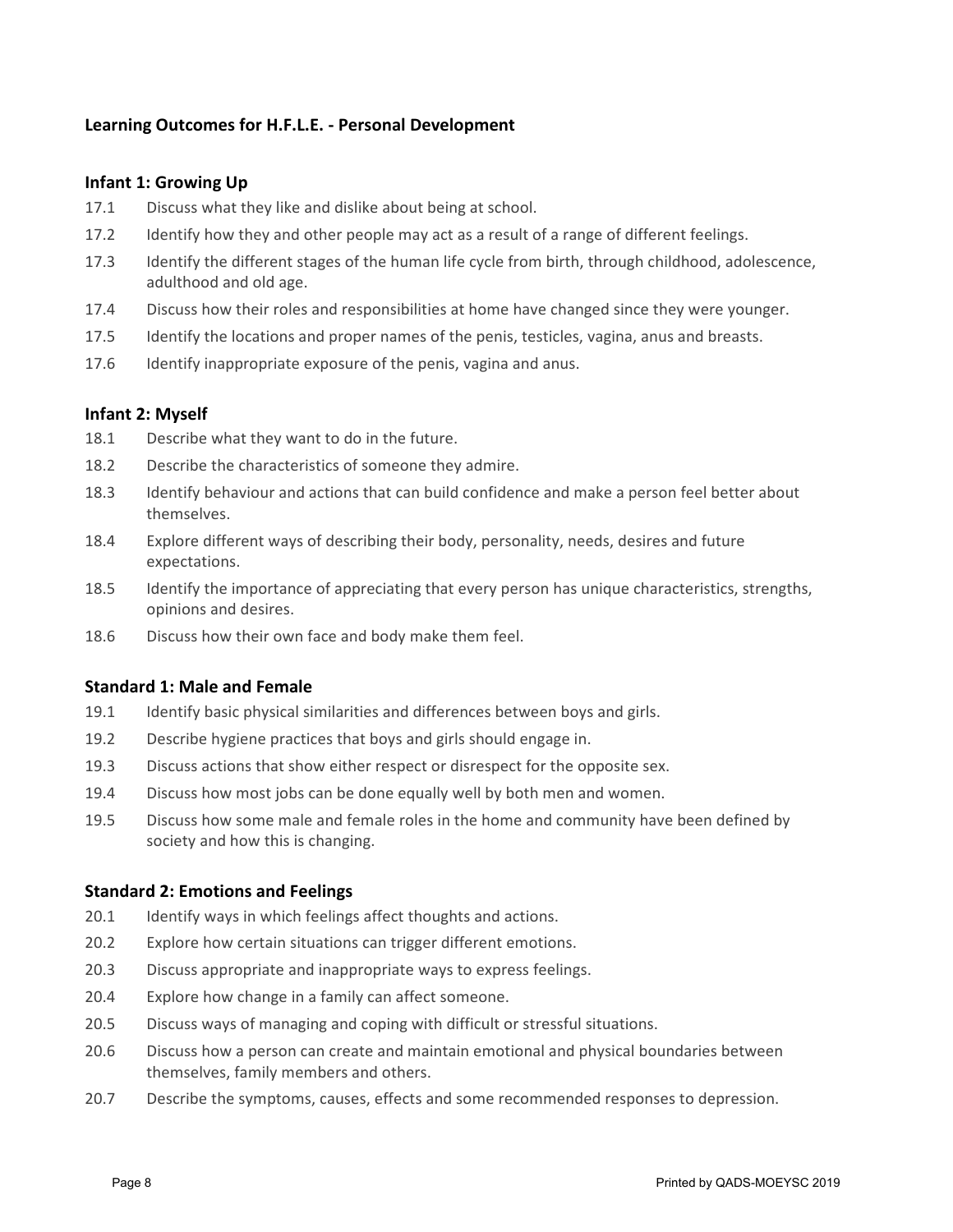## **Learning Outcomes for H.F.L.E. - Personal Development**

#### **Standard 3: Dealing with Emotions**

- 21.1 Discuss how emotions can affect behaviour and how behaviour can affect emotions.
- 21.2 Discuss how failure to control how emotions are expressed can lead to difficult situations.
- 21.3 Describe non-violent ways of expressing strong emotions such as anger, jealousy, rage and frustration.
- 21.4 Compare and contrast instinctive, emotional and rational responses to situations and events.
- 21.5 Identify the negative effects of poor body image for boys and girls.
- 21.6 Explore how a traumatic event can affect someone and how they can recover.
- 21.7 Identify how a person who is depressed, grieving or recovering from a traumatic event can be helped.

### **Standard 4: My Growing and Changing Body**

- 22.1 Describe the physical, emotional and cognitive changes associated with growth and development in both males and females that take place during puberty.
- 22.2 Explore how changes in the body affect hygiene practices, including those related to the skin, hair, ears, nails and feet, those needed to reduce body odour and those involving care for the penis, vagina, anus and breasts.
- 22.3 Explain the benefits of exercise in relation to bodily growth and development associated with puberty.
- 22.4 Discuss actions that show how each person can interact with both males and females in a way that respects their experiences, feelings, opinions, needs, rights and aspirations.
- 22.5 Discuss how young people are often attracted to risky behaviour.
- 22.6 Discuss how young people can often be subjected to bullying and abuse related to changes in their bodies.
- 22.7 Discuss the importance of talking with parents, caregivers and trused adults if they or one of their friends is depressed or suicidal.

#### **Standard 5: Sex and Sexuality**

- 23.1 Discuss the significance of the law relating to the age of consent for sexual activity.
- 23.2 Discuss how television, movies, music, videos and information from the internet shape their understanding of sex and sexuality.
- 23.3 Discuss the advantages for a person of delaying when they start to engage in sexual activity.
- 23.4 Discuss how peers, older children, adults and social media can put pressure on a person to become sexually active before they are ready.
- 23.5 Identify how people can control when they become pregnant.
- 23.6 Identify the benefits of openly discussing sex and sexuality with parents, caregivers and responsible adults.
- 23.7 Identify how to access accurate and safe information about sex and sexuality.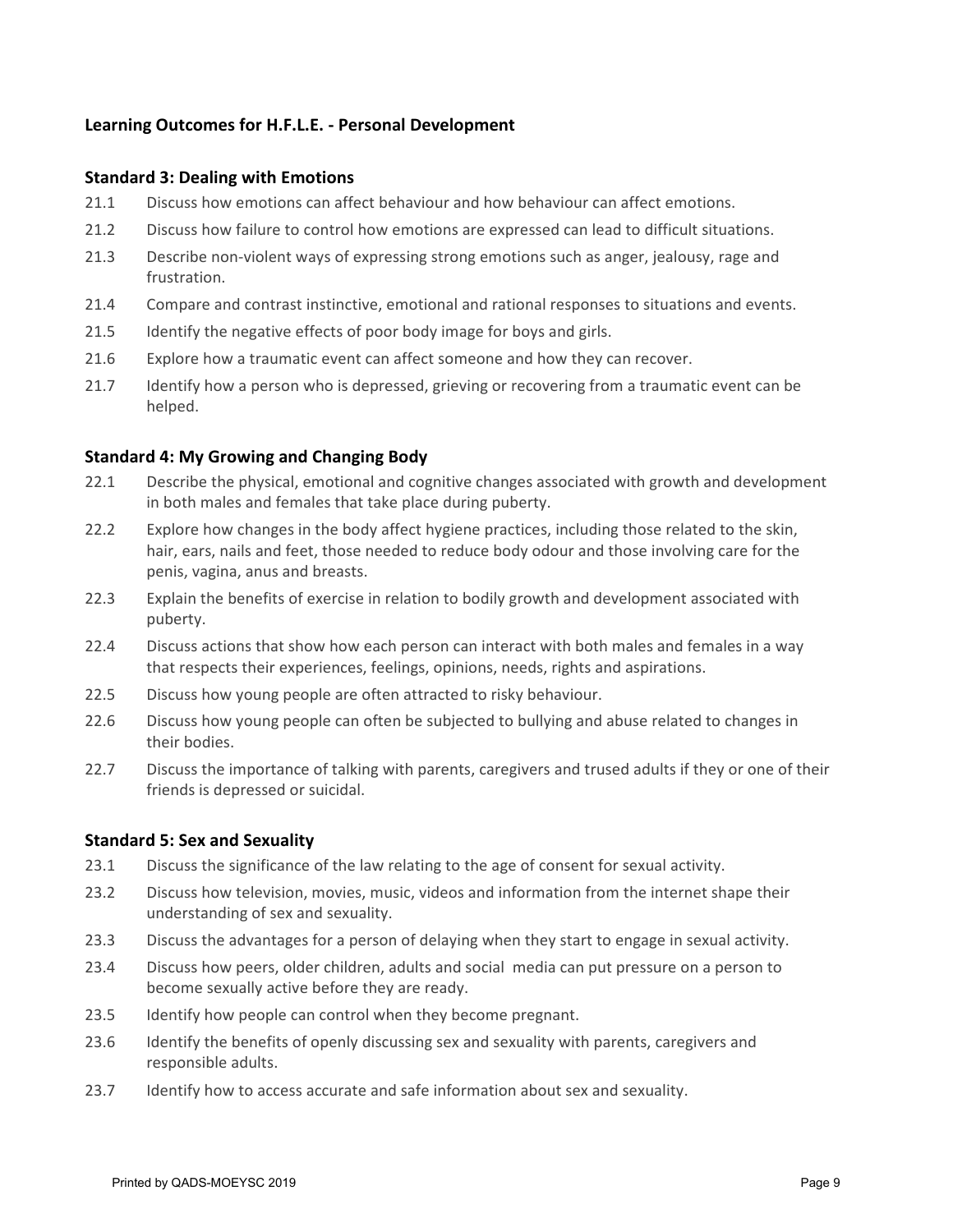# **Learning Outcomes for H.F.L.E. - Personal Development**

#### **Standard 6: Changes and Transitions**

- 24.1 Explore the different stages of human life: from birth, through infancy, childhood, adolescence, adulthood and old age.
- 24.2 Discuss how the roles and responsibilities of a person, at home and in the community, change as they get older.
- 24.3 Identify ways to adjust as they move from primary school to secondary school and the world of work.
- 24.4 Describe what they can and should do to reduce the likelihood that they will abuse alcohol, tobacco, highly caffeinated drinks, marijuana and other substances.
- 24.5 Describe the effects that the consumption of alcohol, tobacco and marijuana have on the physical and cognitive development of teenagers.
- 24.6 Discuss the development of sexual attraction in adolescence.
- 24.7 Discuss some challenges associated with the physical, emotional and cognitive changes they are likely to experience during their teenage years.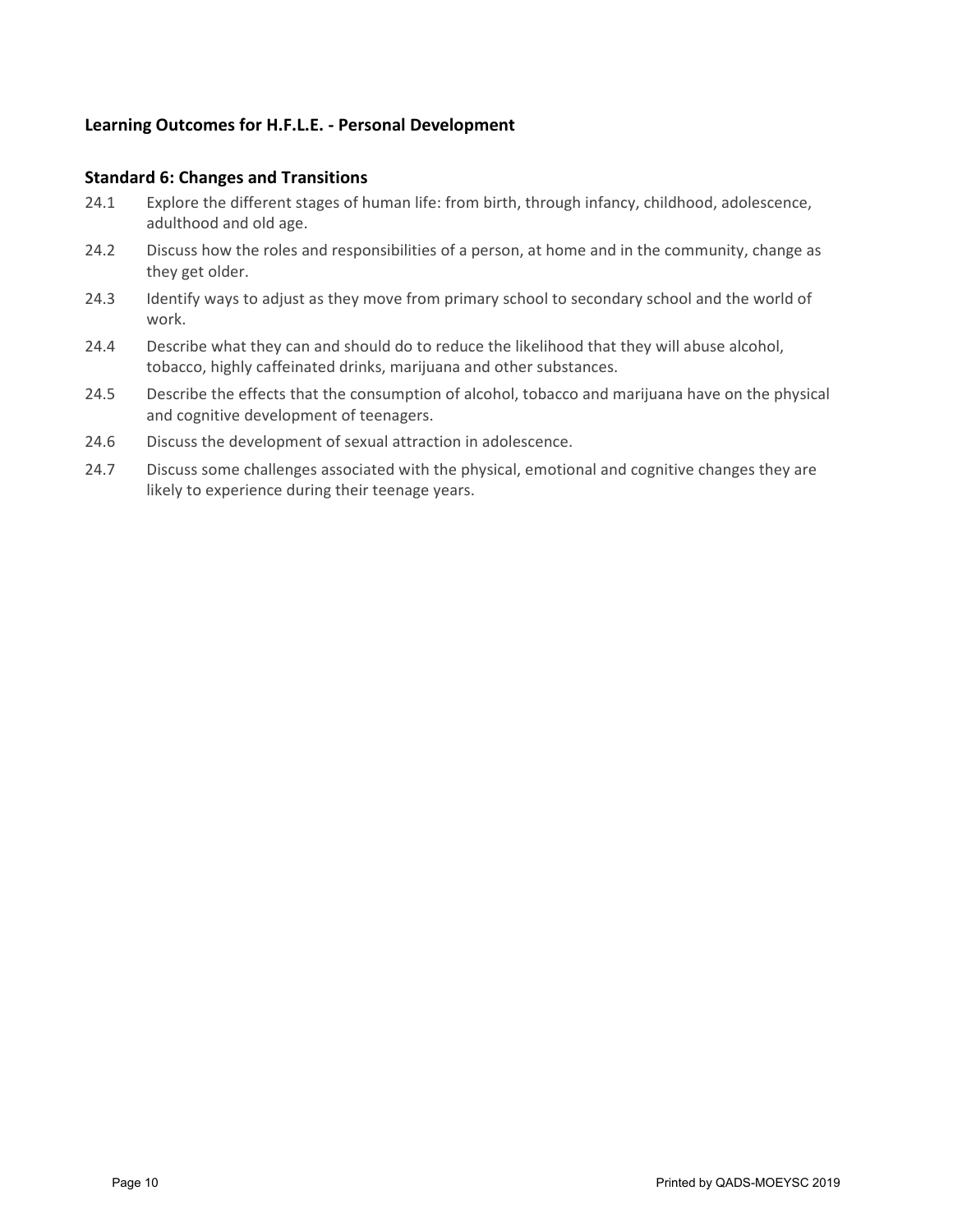# **Learning Outcomes for H.F.L.E. - Protection from Harm**

### **Infant 1: Protecting Yourself**

- List safety rules for avoiding dangerous situations at home or in school. 25.1
- 25.2 Identify items in the home or classroom that are dangerous to drink or touch.
- 25.3 Explain the difference between discipline and abuse.
- 25.4 Explain the difference between touching of their bodies by other people that is good and bad or that makes them feel comfortable or uncomfortable.
- 25.5 Identify types of abuse that can happen in the home.
- 25.6 Describe what a person can do if they are in a situation that makes them feel unsafe, including when they are alone with an adult they do not trust.
- 25.7 Identify ways to seek assistance and express feelings if worried, abused or threatened.

#### **Infant 2: Abuse at Home and School**

- 26.1 Identify school and household substances that are harmful for children to consume or touch, including cleaning products, vehicle care products and adult medication.
- 26.2 Explain why substances such as alcohol, tobacco, marijuana and adult medication are harmful for children to consume.
- 26.3 Identify feelings associated with appropriate and inappropriate touching.
- 26.4 Identify types of abuse that can happen inside and outside of the home.
- 26.5 Discuss the meaning of the phrase, "My body belongs to me."
- 26.6 Explain the importance of telling an adult if someone is in danger of or is being abused.

#### **Standard 1: Bullying Prevention**

- 27.1 Identify as bullying, any action towards others, whether it takes place in the real world or online, that is mean, disrespectful or verbally aggressive or involves negative peer pressure, the threat or use of violence or the misuse of someone's property.
- 27.2 Identify the characteristics of and feelings associated with bullying or verbal and emotional abuse.
- 27.3 Describe actions they can take to avoid becoming a bully or a victim of bullying.
- 27.4 Describe actions that schools can take to reduce the prevalence of bullying.
- 27.5 Discuss how to resist pressure from their friends, classmates, older children or adults to engage in bullying.
- 27.6 Describe the physical and emotional impact that bullying can have on an individual, family or school.
- 27.7 Explain the importance of telling an adult if someone is in danger of or is being bullied or abused.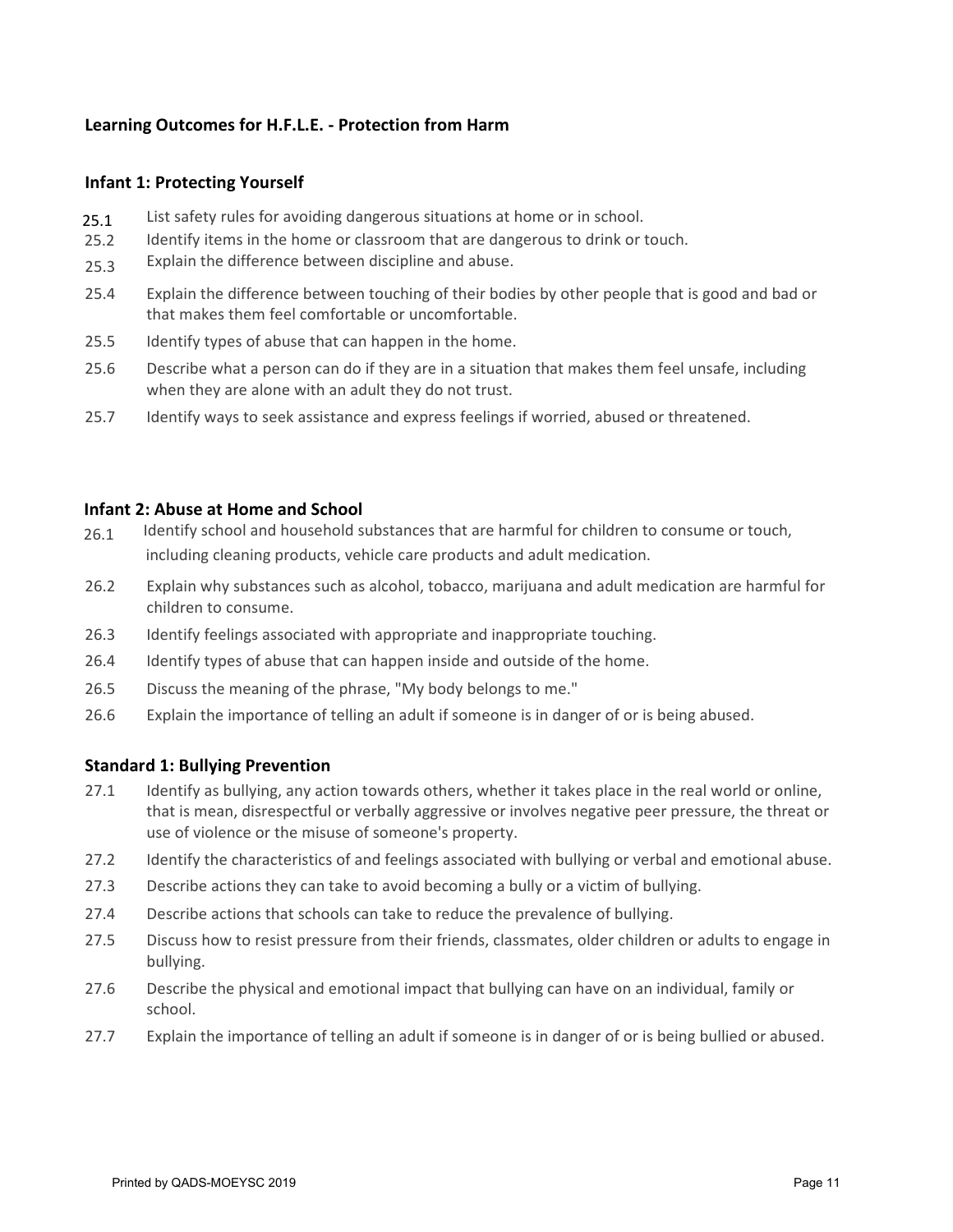# **Learning Outcomes for H.F.L.E. - Protection from Harm**

#### **Standard 2: Physical and Sexual Abuse**

- 28.1 Explain the risks involved in developing a real or online friendship with an unfamiliar adult.
- 28.2 Identify behaviour that constitutes sexual, physical or emotional abuse.
- 28.3 Describe situations that can increase the risk of abuse.
- 28.4 Explain how to avoid being touched by someone else in inappropriate ways.
- 28.5 Identify ways to seek information and assistance if worried, abused or threatened.

#### **Standard 3: Alcohol and Tobacco**

- 29.1 Identify sources and types of alcohol and tobacco available locally.
- 29.2 Explain laws related to the sale and consumption of alcohol and tobacco.
- 29.3 Identify the factors that influence a person's decision to use, or refrain from using, alcohol and tobacco.
- 29.4 Describe actions and language to use when resisting pressure from others to use alcohol and tobacco.
- 29.5 Explore ways in which alcohol consumption can affect a person's relationships with family and friends and their ability to work or study.
- 29.6 Explain how drinking alcohol can immediately change the way a person thinks and acts, including making it more likely they will take dangerous risks, come to harm or be abused.
- 29.7 Investigate the short and long term impact of alcohol and tobacco use on physical development, brain development and the health of both the person consuming them and those who live in the same house.

#### **Standard 4: Avoiding Violent and Abusive Situations**

- 30.1 Identify the causes and effects of youth violence and gangs.
- 30.2 Describe words and actions that can be used to resist pressure to use tobacco, alcohol or drugs or to engage in sexual activity.
- 30.3 Identify ways to resist pressure to join a gang or to commit a violent or illegal act on someone else's behalf.
- 30.4 Identify measures to protect themselves against sexual or criminal approaches and actions by peers, adults or older children.
- 30.5 Identify a range of behaviours that constitute sexual abuse and exploitation.
- 30.6 Describe various forms of human trafficking and modern day slavery.
- 30.7 Identify individuals, organizations and sources of information that a person can access when they need help.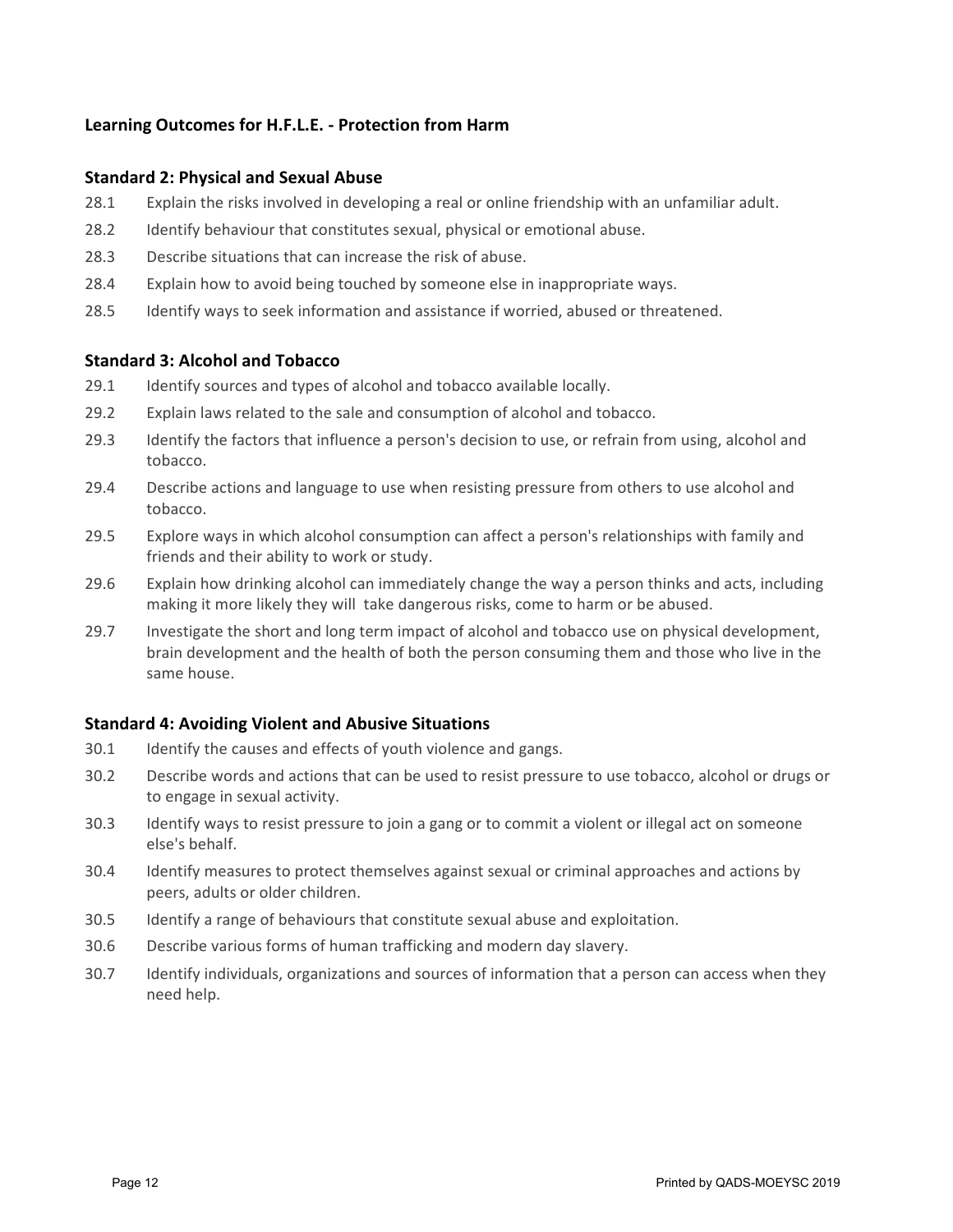# **Learning Outcomes for H.F.L.E. - Protection from Harm**

#### **Standard 5: Substance Abuse**

- 31.1 Describe the dangers of abusing highly caffeinated drinks and common household products such as glues, adhesives, cleaning products and medicines.
- 31.2 Identify the types, harmful effects of and laws relating to illegal drugs available locally.
- 31.3 Explain how substance abuse can immediately change the way a person thinks and acts, including making it more likely they encounter dangerous situations, come to harm or become the victim of abuse.
- 31.4 Investigate the harmful long term effects of abusing marijuana at a young age.
- 31.5 Identify the factors that influence a person's decision to use, or refrain from using, alcohol, tobacco and illegal drugs.
- 31.6 Describe words and actions that can be used to resist pressure to use marijuana and other illegal drugs.
- 31.7 Investigate the benefits of talking to parents, other responsible adults, the police, government agencies and other organizations in relation to substance abuse.

#### **Standard 6: Social Media and Personal Safety**

- 32.1 Identify what constitutes risky or unsafe online, public, sexual or other behaviour.
- 32,2 Discuss how social media can have a powerful influence on what people think and do.
- 32.3 Develop a set of personal rules for staying safe at high school, in the real world and online.
- 32.4 Discuss how friends can help each other stay safe at high school, in the real world and online.
- 32.5 Explore how the use of alcohol, marijuana, highly caffeinated drinks and other substances can make it more difficult for a person to resist pressure to engage in sexual activity, risky behaviour or criminal activity.
- 32.6 Explain what they can and should do if they or one of their friends or family members is misusing alcohol or other substances or is the victim of any type of abuse.
- 32.7 Discuss the threat of abuse that children face from early childhood through adolescence.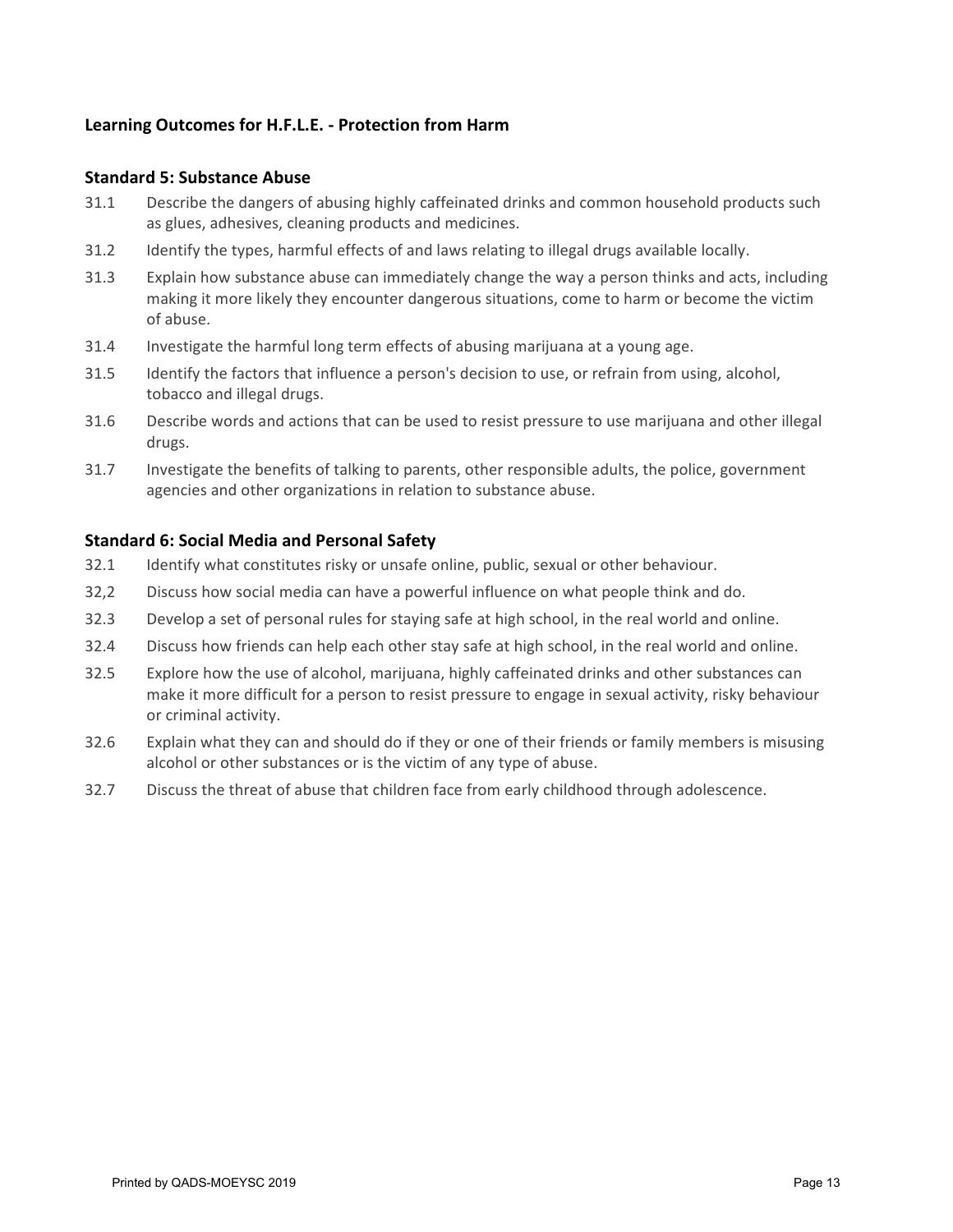#### **Infant 1: Pedestrian and General Safety**

- 33.1 Give examples of what it means to be safe or in danger.
- 33.2 Describe safe and unsafe ways to act and safe and unsafe places to be in at home and at school.
- 33.3 Describe the similarities and differences between how non-motorized and motorized vehicles use the road.
- 33.4 Explain where, when and how it is safe to cross the road.
- 33.5 Describe what pedestrians on busy streets, at intersections and at pedestrian crossings should and should not do.
- 33.6 Explain the importance of using lights and wearing high visibility clothing when walking at night.
- 33.7 Explain why passengers in cars should wear seat belts, act sensibly and avoid distracting the driver.

### **Infant 2: Cycling and School Safety**

- 34.1 Describe safe and unsafe places to be and ways to act in the home, at school, on the street, in a park and in other public places.
- 34.2 Explain how to stay safe while travelling to school.
- 34.3 Describe how to ensure a bicycle is safe to ride, for example by checking the brakes, lights, tires, chain and steering.
- 34.4 Explain traffic regulations that relate to walking and cycling.
- 34.5 Explain the meaning of a variety of traffic lights and signs.
- 34.6 Explain the importance of using lights and wearing high visibility clothing when cycling at night
- 34.7 Identify types of behaviour that can make riding a bicycle more dangerous, including carrying a passenger, riding against the flow of traffic, ignoring traffic lights and signs, riding without good brakes, failing to signal and swerving unexpectedly.

#### **Standard 1: Vehicle and Medicine Safety**

- 35.1 Explain why the proper use of seat belts and child safety seats saves lives and reduces injuries.
- 35.2 Outline rules that pedestrians should follow when crossing a road.
- 35.3 Discuss how bus, car and motorcycle passengers should and should not behave.
- 35.4 Discuss how the actions of bus, car and motorcycle drivers can make a journey either safer or more dangerous for their passengers.
- 35.5 Explain the role of emergency services that respond to road traffic incidents.
- 35.6 Outline rules for the safe use and storage of medicines found in the home.
- 35.7 Explain the roles and functions of pharmacies.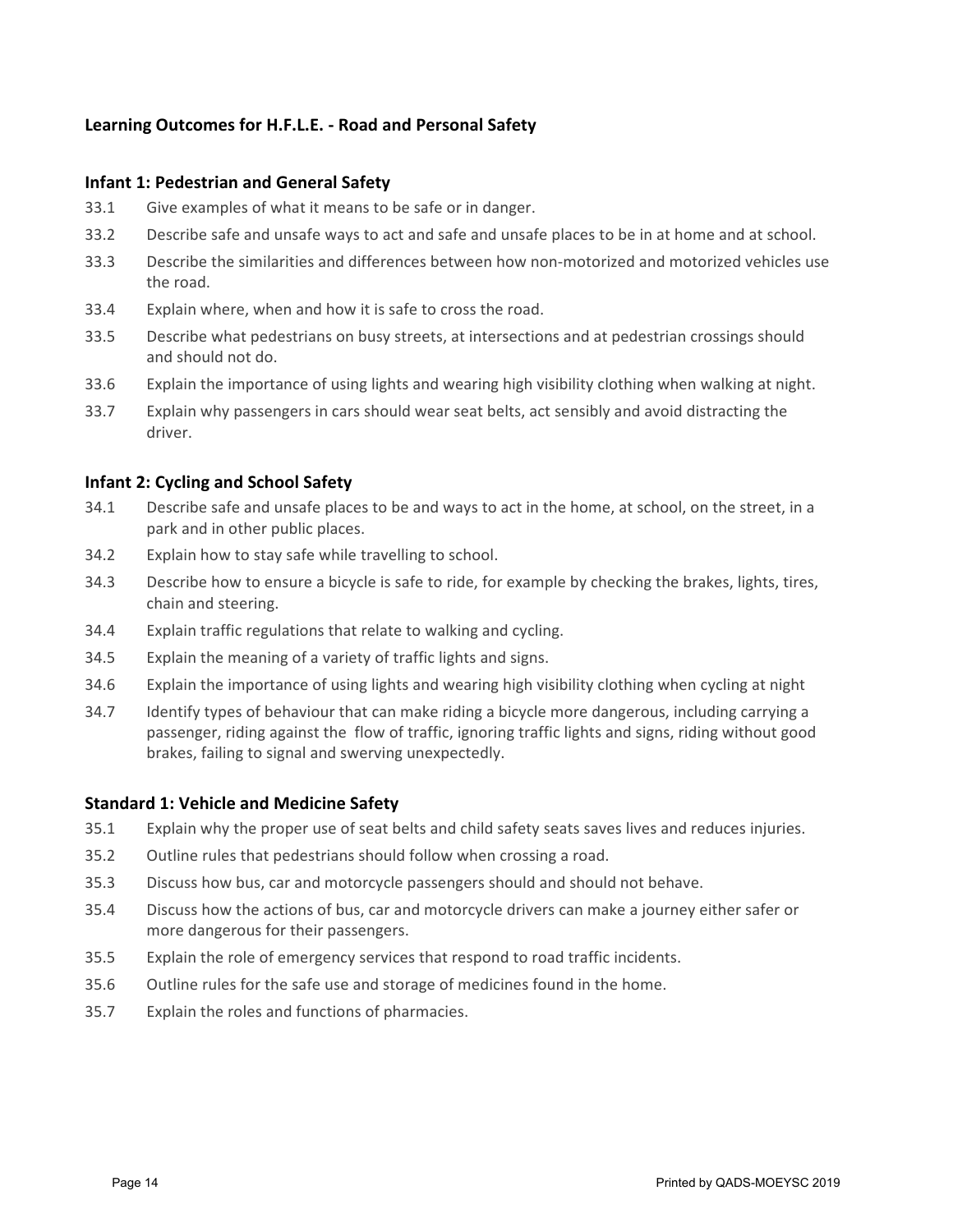### **Standard 2: Transport and Water Safety**

- 36.1 Identify the speed limit for various types of roads and classes of vehicles.
- 36.2 Explain how motor vehicles, cyclists and pedestrians should act at pedestrian crossings, roundabouts, traffic lights and various types of road junction.
- 36.3 Discuss how speed limits, roundabouts, traffic lights, pavements, pedestrian crossings, speed bumps, road markings and traffic signs are designed to make using roads safer for everyone.
- 36.4 Explain the role of the police and traffic officers in helping people use roads safely.
- 36.5 Describe safe and unsafe ways to act while in and around swimming pools and water bodies such as streams, rivers and lakes.
- 36.6 Explain the purpose of rules for staying safe in a boat, including the wearing of life jackets or other flotation devices, keeping arms and legs within the vessel, not running or playacting and following instructions.
- 36.7 Discuss how drivers of cars and boats need to adapt their behaviour in response to weather conditions.

#### **Standard 3: Safe Drivers**

- 37.1 Explain the meaning of common road signs.
- 37.2 Investigate the role seat belts, child safety seats, bicycle and motor cycle helmets have in reducing the likelihood of death or severe injury due to road crashes.
- 37.3 Describe the consequences of bad road safety practices including speeding, driving while tired, driving while using a cell phone and ignoring road signs and markingss
- 37.4 Investigate the main causes of crashes involving bicycles and motor-cycles.
- 37.5 Describe the effects of using alcohol and drugs on a person's ability to drive safely.
- 37.6 Describe what actions a person can take to encourage other people to use roads safely and responsibly.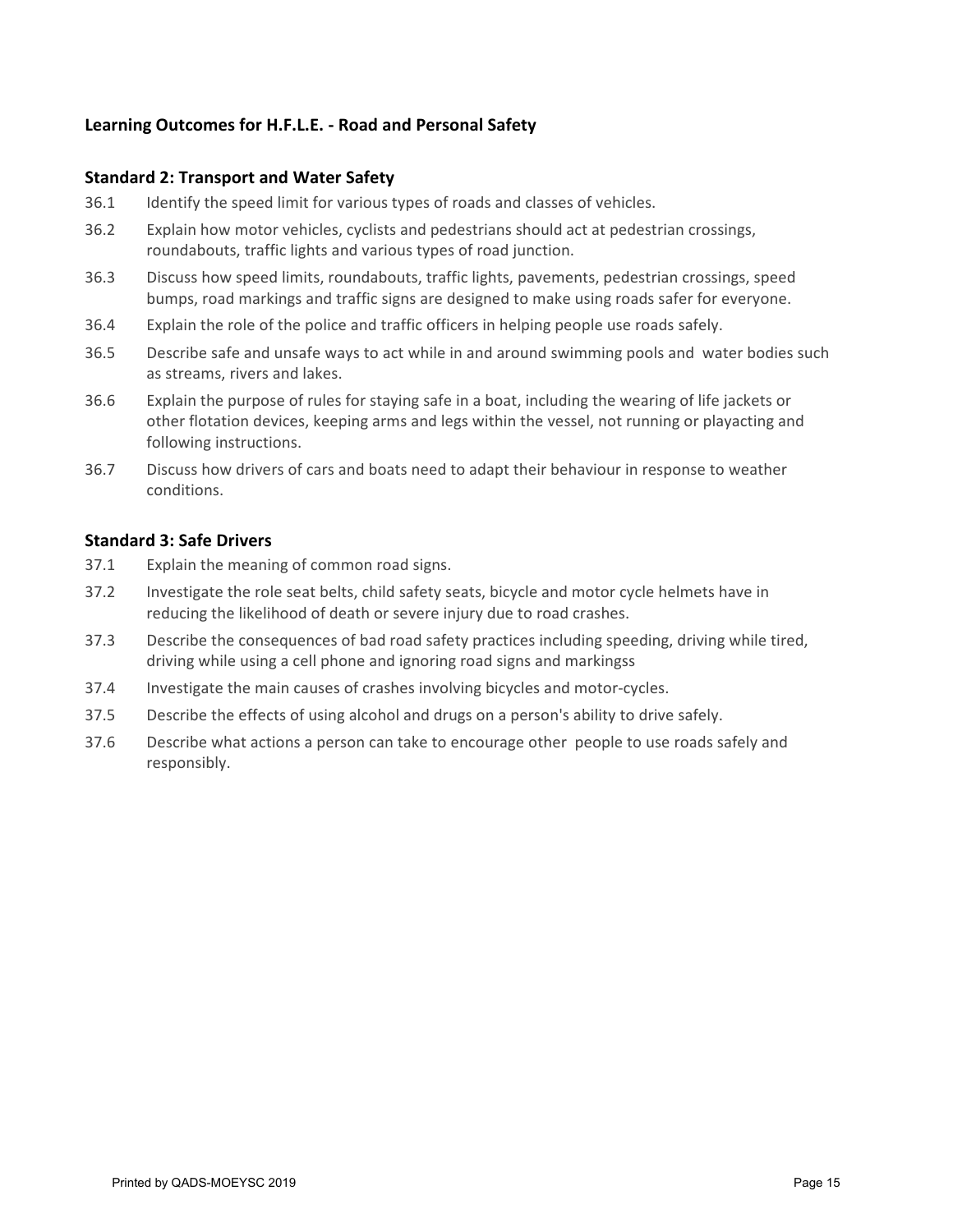### **Standard 4: Avoiding Harm on the Roads**

- 38.1 Identify safe ways to walk, cycle and use public transport while moving from one place to another.
- 38.2 Describe how good drivers operate motor vehicles, including driving at a safe speed, keeping a safe distance from other road users, staying focused, being patient and courteous and anticipating hazards.
- 38.3 Explain how speed often causes road traffic crashes and can make them worse.
- 38.4 Discuss how distractions, including the actions of passengers, the use of cell phones and peer pressure can make crashes more likely to happen.
- 38.5 Investigate some of the immediate and future impacts a road crash can have on a person and their family.
- 38.6 Investigate how long it takes a vehicle to stop and how this depends on speed, the weight of the vehicle and weather conditions.
- 38.7 Describe ways to educate others about the dangers of road traffic crashes.

#### **Standard 5: Traffic Laws and Regulations**

- 39.1 Explain the purpose of a wide variety of lines and other marks that are painted on streets and roads.
- 39.2 Investigate how and why the speed limit changes depending on the class of vehicle being driven and the location and nature of the road, for example if it is in a town or village or has dangerous curves.
- 39.3 Identify safe and unsafe ways and places to overtake other vehicles.
- 39.4 Explain how drivers should respond to hazards such as sirens of emergency vehicles, sharp curves, bridges and hills, poor visibility, parked cars and other obstructions, pedestrians and cyclists, and wet, uneven or pot-holed road surfaces.
- 39.5 Explain a range of laws and regulations relating to registration, licencing and insurance for various classes of drivers and vehicles including motor-cycles, cars, buses and trucks.
- 39.6 Investigate the penalties that are applied to a range of traffic violations.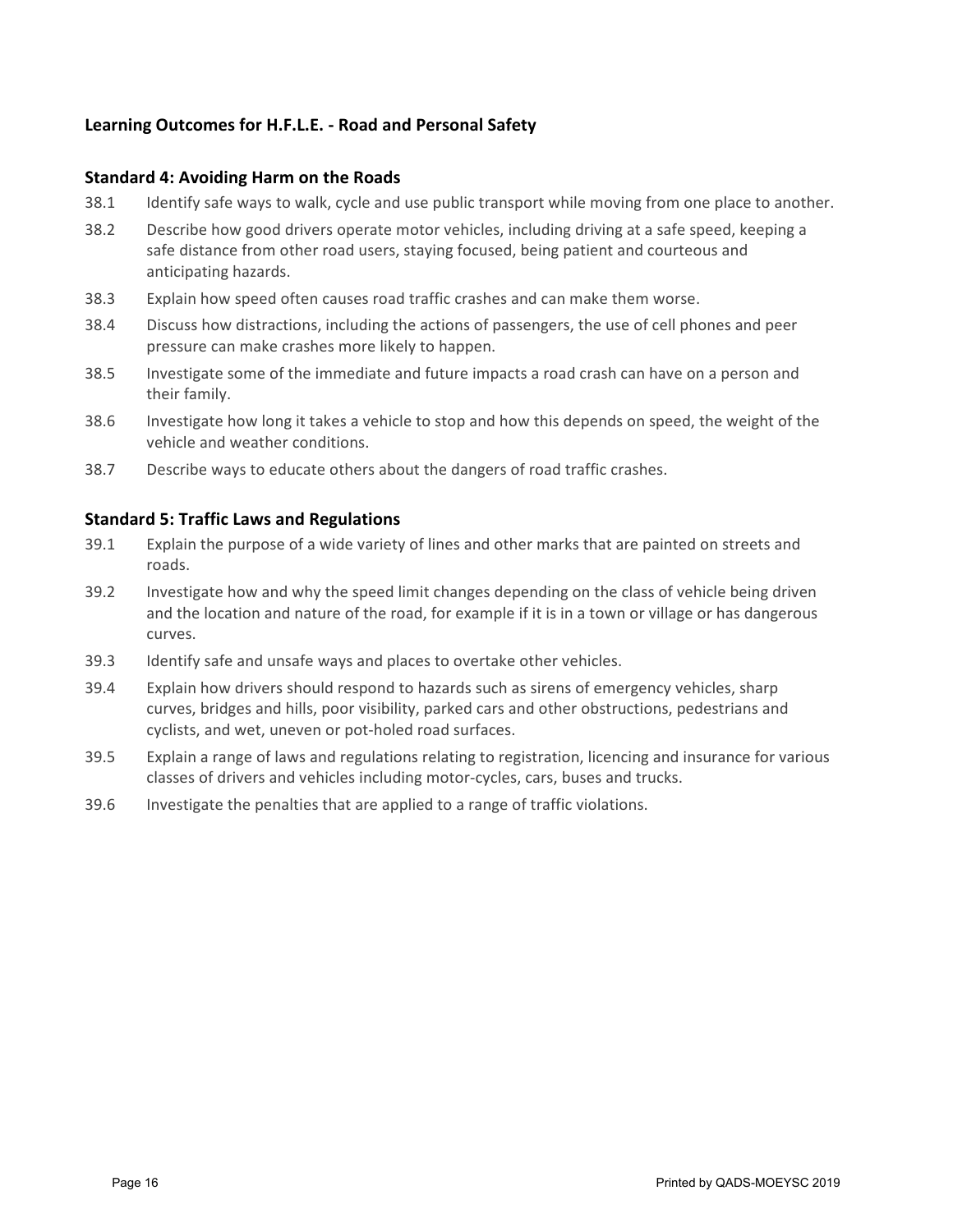### **Standard 6: Public Safety Laws and Regulations**

- 40.1 Explain what pedestrians, cyclists and passengers in buses, cars and on motorcycles can do to reduce the likelihood that they will be hurt or killed while using the roads.
- 40.2 Explain how traffic signs, traffic lights, road markings, roundabouts, shoulders, barriers, bumps, ramps. rumble strips and other traffic furniture contribute to making roads safer and easier to use.
- 40.3 Describe the consequences of traffic violations related to speeding, alcohol and drug use, cell phone use and the failure to use seat belts.
- 40.4 Investigate the main causes and consequences of road traffic crashes in Belize.
- 40.5 Investigate the role of the police and the judicial system in relation to road traffic crashes and violations.
- 40.6 Describe how individuals, families, schools and communities can all contribute to increased safety on roads and in public spaces.
- 40.7 Investigate the impact road traffic accidents have on emergency, health and other services.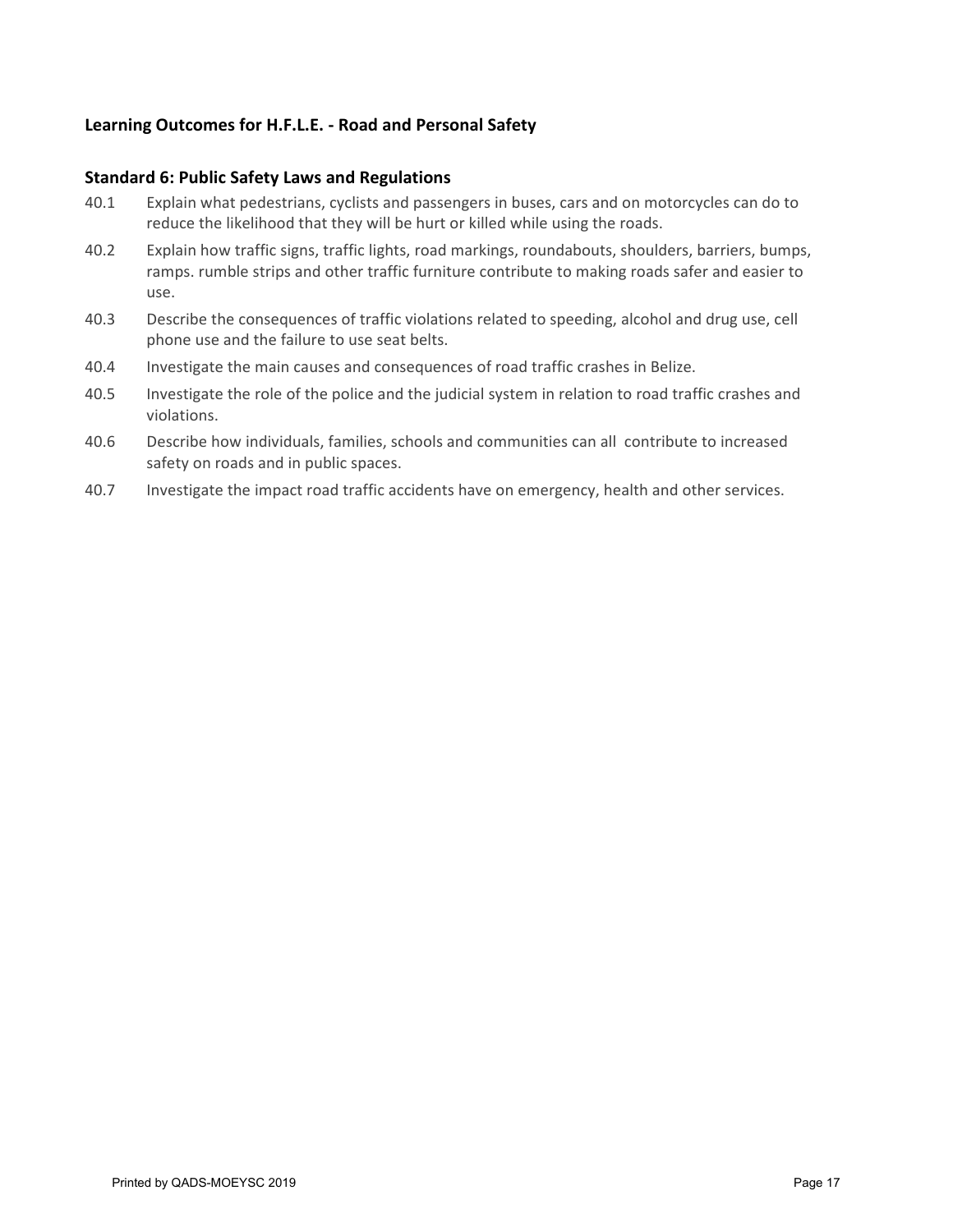# **Learning Outcomes for H.F.L.E. - Financial Literacy**

#### **Infant 1: About Money**

- 41.1 Give a value various school and personal items based on how important they are to them.
- 41.2 Explore the concept of a fair exchange, swap or trade.
- 41.3 Explain the nature, value and uses of money.
- 41.4 Rank common items by how much they cost based on given prices.
- 41.5 Explain the relative value of dollars and cents of different coins and notes.
- 41.6 Discuss what might be some good or bad things to spend money on.

#### **Infant 2: Budgeting and Saving**

- 42.1 Rank common household items by estimating how much they think each one costs.
- 42.2 Explain the differences between giving, lending, buying, swapping, trading, borrowing and taking without permission.
- 42.3 Explore how people decide what to spend money on.
- 42.4 Explain what it means to save money.
- 42.5 Identify some benefits of saving money.
- 42.6 Explain why people keep money in banks and credit unions.

#### **Standard 1: Taking Care with Money**

- 43.1 Explain the difference between earning money, receiving money as gifts, winning money and finding money
- 43.2 Rank, by estimating, a range of large, small, common and uncommon items based on how much each one costs.
- 43.3 Explore the concept of "property".
- 43.4 Explore the concept of "value for money".
- 43.5 Explore the factors that influence a decision to buy something.
- 43.6 Create a budget based on a given amount of money.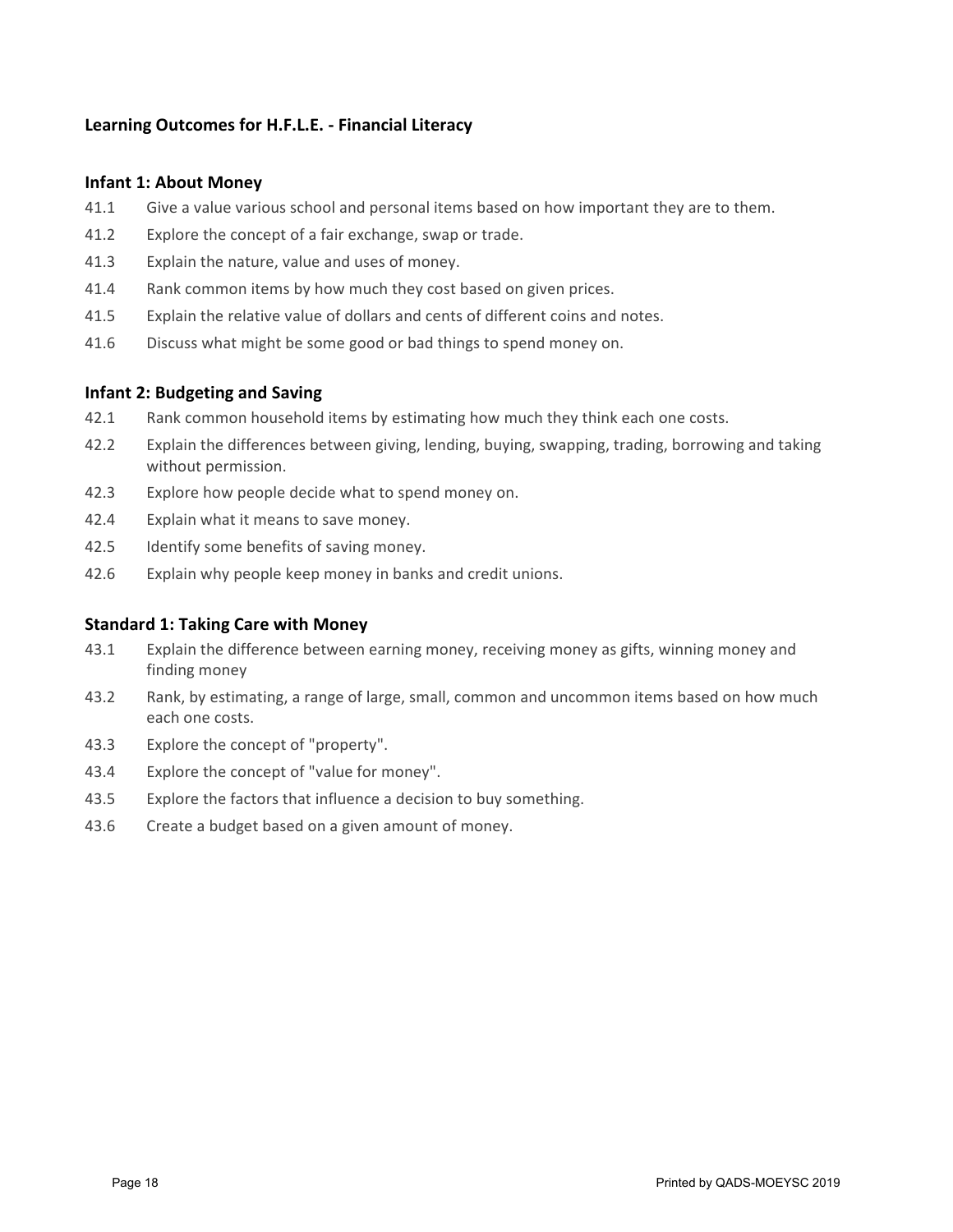## **Learning Outcomes for H.F.L.E. - Financial Literacy**

#### **Standard 2: Spending, Lending and Borrowing**

- 44.1 Rank in order of necessity various household items.
- 44.2 Explain the short and long term benefits of saving money.
- 44.3 List the potential advantages and disadvantages of borrowing money.
- 44.4 Explain the difference between credit and debt.
- 44.5 Explore the advantages and disadvantages of "dollar down", "buy now pay later", "hire purchase" and other schemes in which people delay paying for items or pay for them in small amounts over time.
- 44.6 Identify the different types of accounts, cards and other services offered by banks and credit unions in Belize.
- 44.7 Create a financial plan to achieve a personal, short term spending goal.

#### **Standard 3: Employment and Income**

- 45.1 Explore the different ways in which people earn money.
- 45.2 Explore the differences between a career and a job.
- 45.3 Evaluate the characteristics of good workers in terms of attendance, punctuality, honesty, work ethic, respect for others, responsibility, creativity, flexibility, and the abilities to listen, communicate, make useful suggestions and take initiatives.
- 45.4 Explore the consequences of spending more than you earn.
- 45.5 Explain the connection between how a family spends money, the resources available to it and their hopes and plans for the future.
- 45.6 Create a month long budget for a household that balances income and expenditure.

#### **Standard 4: Making Financial Decisions**

- 46.1 Explain a range of commonly used banking terms such as credit, debit, deposit, withdrawal, checking account, saving account, account number, account balance, and interest.
- 46.2 Explore how businesses that lend money, such as banks, credit unions, pawnshops, loan agencies and some stores, make a profit.
- 46.3 Identify the purposes and limitations of different types of insurance.
- 46.4 Examine how spending choices are influenced by price, advertising, cultural norms and values, the spending choices of others, and peer pressure.
- 46.5 Examine the benefits of financial responsibility and the consequences of financial irresponsibility.
- 46.6 Construct a plan to achieve a specific, measurable, financial goal based on responsible borrowing.
- 46.7 Discuss the advantages of following a personal financial plan.